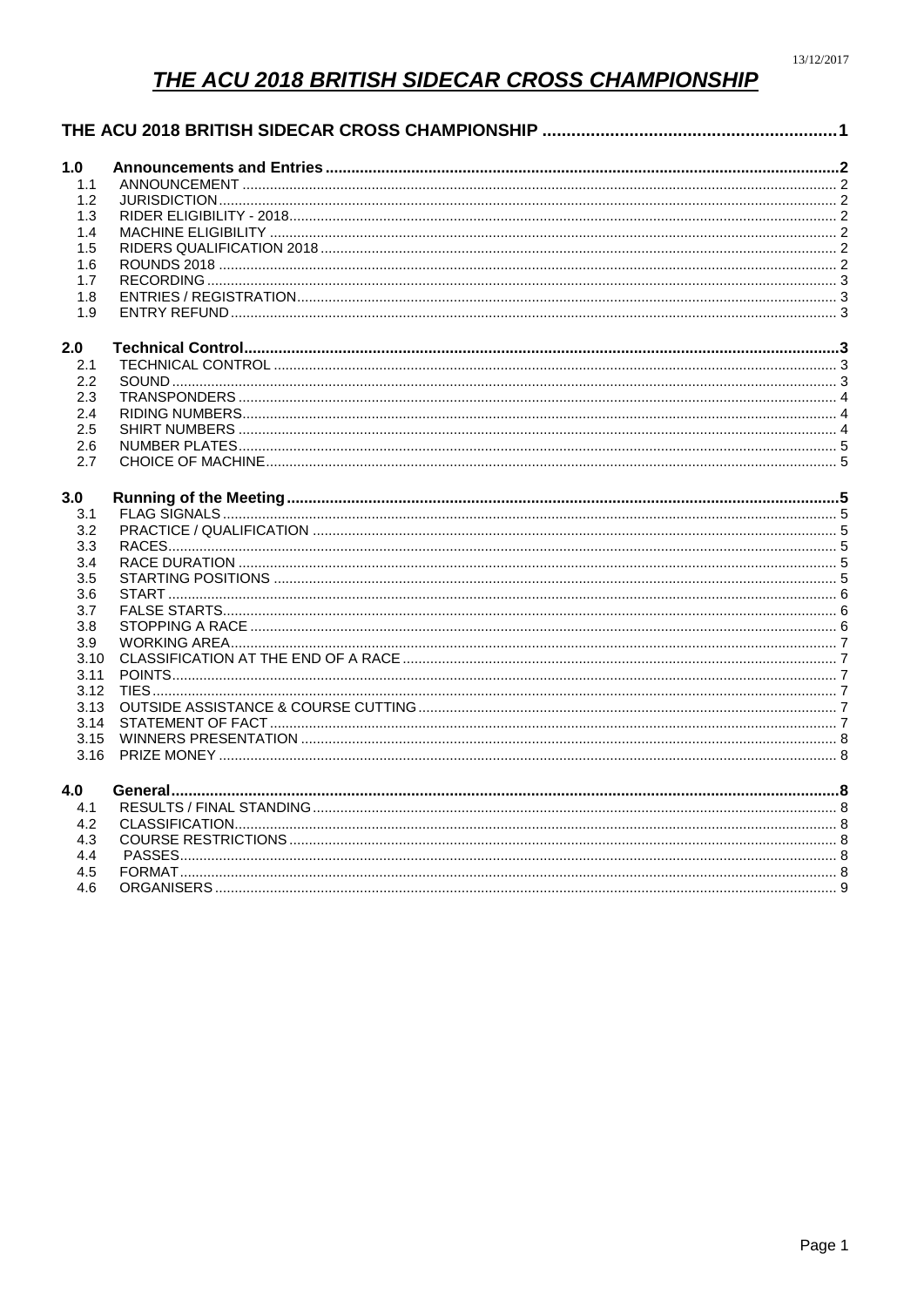## <span id="page-1-1"></span><span id="page-1-0"></span>**1.0 Announcements and Entries**

## 1.1 ANNOUNCEMENT

The Auto Cycle Union (ACU) will promote and together with the appointed clubs the British Sidecar Cross Championship & the National Expert Sidecar Cross Championship.

## <span id="page-1-2"></span>1.2 JURISDICTION

The meetings will be held under the National Sporting Code of the ACU, the Standing regulations for Motocross, these Championship Conditions and any further Supplementary Regulations or Instructions issued, or official announcements made.

The minimum level of insurance provided by the Organisers is through an ACU Basic Permit, Organisers are reminded to inform competitors the level of cover provided in the Supplementary Regulations.

## <span id="page-1-3"></span>1.3 RIDER ELIGIBILITY - 2018

Open to riders / Passengers holding current Motocross licences issued by the ACU / SACU or holding a current National licence issued by their European FMN. Any competitor not holding an ACU or SACU licence must provide proof of Insurance and a written start permission document issued by their FMN.

## <span id="page-1-4"></span>1.4 MACHINE ELIGIBILITY

For Sidecars meeting the current requirements as stated in the ACU Motocross Standing Regulations.

Sidecar For machines over 350cc – 1000cc 4 stroke and up to 750cc 2 stroke

## <span id="page-1-5"></span>1.5 RIDERS QUALIFICATION 2018

## **British Sidecar Cross Championship**

-Open to a maximum of 40 registered crews taken in the following order:

Top 25 point scorers from 2017 British Championship.

Top 10 point scorers from the 2017 British ACU Clubmans Championship

Any remaining places will be allocated at the discretion of the ACU Motocross Department Wild cards may be taken at individual rounds.

#### **National Expert Sidecar Cross Championship**

The National Expert Sidecar Cross Championship will exclude any rider who has finished in the top 10 overall British championship positions form the previous year. It will also exclude any rider that has competed in a World Championship Sidecar Cross event in the previous 2 seasons. It will also exclude any rider that has competed in a World Championship Sidecar Cross event in the previous two seasons or who contests a World Sidecar Cross Championship event in the current year, (if this happens any points scored by that crew will be frozen at the point in which the rider competed at the GP). This restriction does not apply to passengers.

(A wild card driver is a non-registered riders who, if an ACU/SACU licence holder, meets the qualifying criteria in this paragraph; International riders should be point scorers in their own national championships. Proof may be required.)

The ACU Motocross Committee reserves the right to invite or consider any rider, for the whole series, who in their opinion would enhance the Championship for the good of the sport. The Committee also have the right to refuse any rider for the National Expert Series who in their opinion will not enhance the championship for the good of the sport.

#### <span id="page-1-6"></span>1.6 ROUNDS 2018

21st April 27th May 1 st July 5<sup>th</sup> August 9th September 7 th October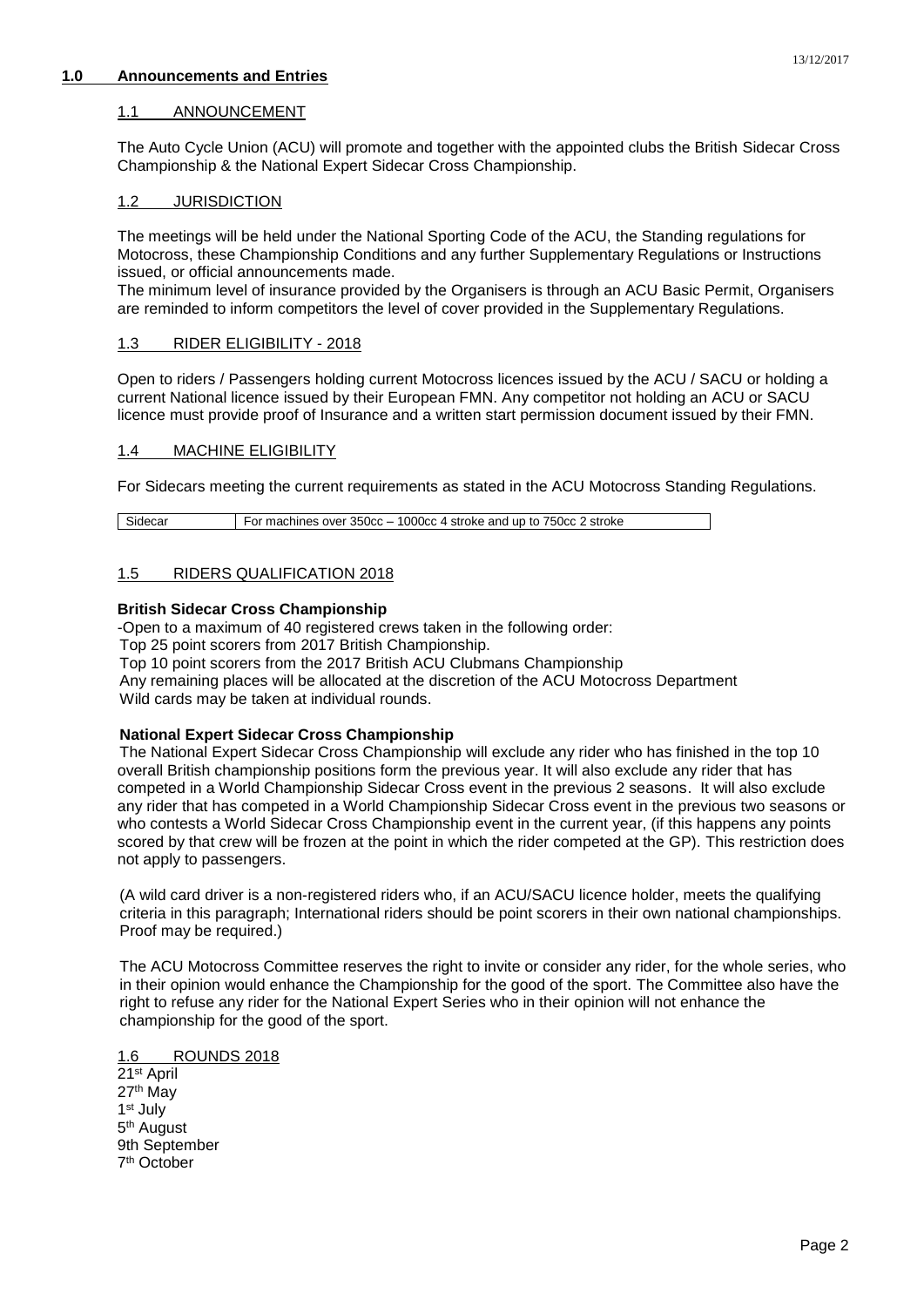# <span id="page-2-0"></span>1.7 RECORDING

The Championship will be Co-ordinated by the ACU Motocross Dept. The SMCA Co-ordinator will be Chris Helm

Sidecars – Riders Representative – The SMCA will nominate a driver and passenger to represent competitor's collective views / concerns to the Clerk of the Course, this does not prevent an individual competitor making a formal protest under current ACU regulations.

## <span id="page-2-1"></span>1.8 ENTRIES / REGISTRATION

There will be no registration fee for 2018; however, riders will be expected to register with the ACU by the closing date of registration which is 31st January 2018.

Riders must supply a transponder number with their registration. Riders will be required to contest the whole series and must complete and return the series registration form to the Motocross Dept ACU, Wood Street, Rugby, Warwickshire CV21 2YX by 31<sup>st</sup> January 2018.

In addition to the above, riders must complete an entry form provided by the ACU and forward each form to the Entry Secretary of the organising club by the closing date, in some instances this may be on-line entries as well as Postal entries

#### On-line entries available for the following

Nora MX [www.acu.org.uk](http://www.acu.org.uk/) Iveston & Satley MC [www.acu.org.uk](http://www.acu.org.uk/) Halstead MCC [www.acu.org.uk](http://www.acu.org.uk/) Sidcup & DMCC [www.acu.org.uk](http://www.acu.org.uk/)

North Armagh MCC [www.namcc-offroad.co.uk](http://www.namcc-offroad.co.uk/)

Each form must be accompanied by the Entry Fee of **£65.00**

## Entries received from registered riders after the closing date may incur an additional charge of £15.00.

After the closing date of entries for each individual round, non-registered riders may be accepted in all classes on a first come first serve basis and the entry fee will be as follows: **£75.00**

For the event in Ireland ACU Licence holders must purchase Personal Accident Insurance direct from the ACU to comply with FIM Requirements for Insurance and Start Permission. The cost for this is £55.00 each Driver and Passenger.

Non registered riders will score Championship points.

Any rider or passenger who rides at any other event either at home or abroad on the same day as a Championship meeting may be fined £100.00 and all Championship points will be frozen. Riders may only be released by the ACU Motocross Committee for FIM/ FIME events by prior written request.

#### <span id="page-2-2"></span>1.9 ENTRY REFUND

Under no circumstances will refunds be considered unless a rider informs the organiser of his injury prior to the event and sends a doctors/hospital certificate to the organiser within 7 days after the event.

#### <span id="page-2-4"></span><span id="page-2-3"></span>**2.0 Technical Control**

#### 2.1 TECHNICAL CONTROL

Riders are allowed to use machines (max 2) as presented to Technical Control under their respective name and starting number. A machine can only be presented for technical Inspection under one riders name, unless one is shared by two riders, in which case it is presented with both riders numbers.

#### <span id="page-2-5"></span>2.2 SOUND

2 stroke engines at: 112dB/A (+2dB/A before the race; + 3 dB/A after the race) 4 stroke engines at: 115dB/A (+2dB/A before the race; + 3 dB/A after the race)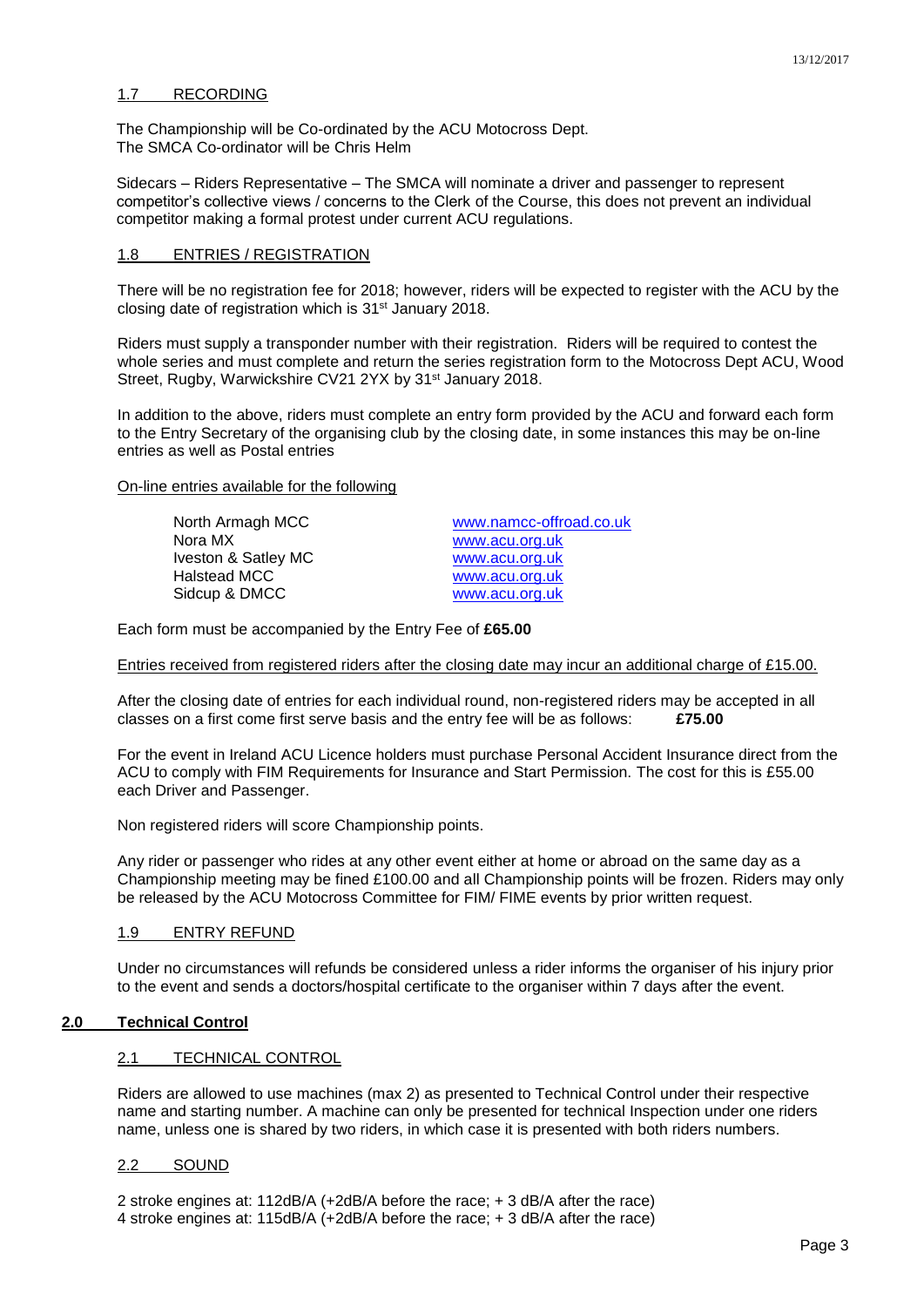#### Test procedure: 2 metre max method A further review of sound levels will be made at the end of the 2018 season.

Machines will be selected at random for sound testing when presented at Preliminary Technical Control

Sound Control after a race – Any rider whose machine is above the limit documented above – whether it be one of the riders chosen at random or any other rider whose motorcycle is controlled/verified – may be penalised by having a 5 place penalty added to his riding time in the race in question. Riders may be chosen by the use of ride by sound tests or at random by the Clerk of the Course.

Should a machine become excessively noisy during a practice or racing session in the opinion of the Clerk of the Course, a board displaying "Noise" together with the offender's number shall be shown to the rider in question at an appropriate place on the circuit. Once passing the board the rider has two laps in which to enter the work area and effect repairs. i.e. the rider may only pass the board on two occasions. If the rider fails to enter the work area during that time they will be shown the Black Flag and disqualified from the race in question. Under these circumstances no Sound Test shall be undertaken.

In either instance, if there are not enough laps left in the session or race for the above scenario to take place, the rider will still be shown the board whereby he is advised to effect a repair. However, if he fails to do this, the machine will automatically be sound tested at the end of the session or race.

Any rider refusing to have an engine measured or failing the test will result in the loss of all British Championship points.

## <span id="page-3-0"></span>2.3 TRANSPONDERS

All registered British Championship riders should own their own transponder for which it is their responsibility to ensure that it is fully charged and fitted securely. See manufacturer's instructions for charging Transponders.

The timekeepers can issue a transponder to riders who do not have a transponder at the event for a hire fee of £10.00, fitting brackets will cost £5. The rider will be required to leave a deposit of £20 which will be returned when the transponder is handed back on the day of the event.

The timekeepers will invoice riders who lose a hired transponder the replacement cost and anyone not returning the transponder at the end of the meeting will lose their £20 deposit.

The organisers and timekeepers will take no responsibility for the results of riders who fail to fit a transponder or charged transponder to their machine.

Transponders can be purchased or leased from HS Sport Ltd at Unit 5, Radnor Park Industrial Estate, Congleton, Cheshire CW12 4XN – Tel: 01260275708

## <span id="page-3-1"></span>2.4 RIDING NUMBERS

For 2018 - The number 1 plate will be issued to the Rider / Driver who has gained the highest number of points in the previous year's British Championship.

**For 2018** - riding numbers will be issued to British Championship riders in accordance with their finishing position at the conclusion of the previous year's championship. Riders will not have the option to choose a riding number. Any rider not finishing in the previous year's Championship may request a riding number above 50; these will be allocated on a first come first serve basis.

Any non-championship point scorers will be issued a number by the ACU office.

## <span id="page-3-2"></span>2.5 SHIRT NUMBERS

All drivers must wear numbered riding shirts or bibs, supplied by themselves, showing the number on the rear which must be produced at Technical Control. The numbers on the shirts must be the same as on the machine. Failure to comply may result in disqualification. The minimum dimension for the numbers must be 140mm height, 70mm width and 25mm width of stroke and the space between any two figures 15mm. Riding numbers must be in strong contrast to the background.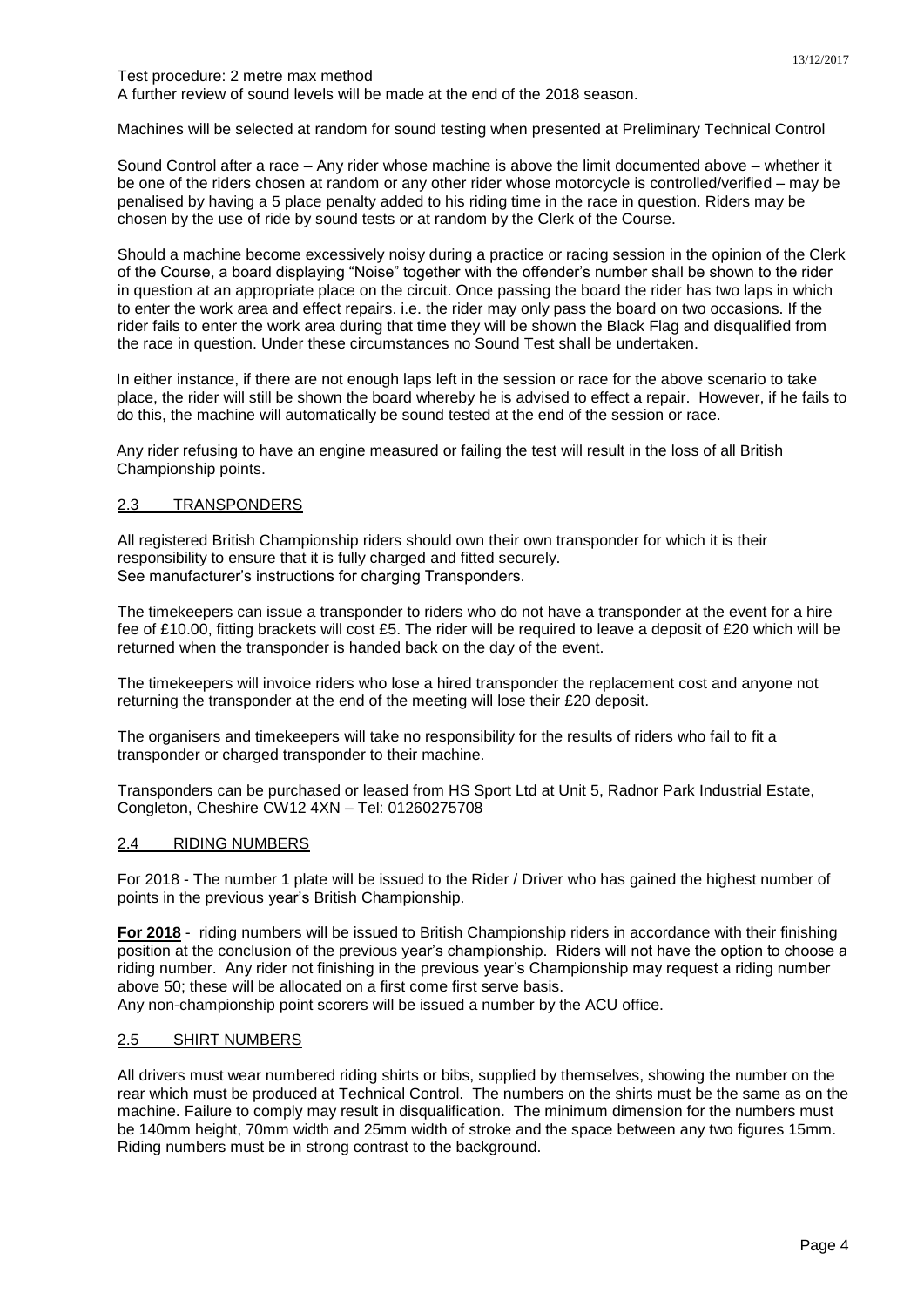#### <span id="page-4-0"></span>2.6 NUMBER PLATES

All machines number plates must comply with current ACU regulations plus a space of 40mm across the complete width of the front number plate must be left clear for any series sponsors logos.

|         | <b>Background</b> | <b>Number</b> |
|---------|-------------------|---------------|
| Sidecar | Yellow            | <b>Black</b>  |

The number plate must always display the correct number of the rider.

Red Plate White Number for the current leader in the Sidecar class. (optional)

## <span id="page-4-1"></span>2.7 CHOICE OF MACHINE

A maximum of two machines is permitted. Riders may only change machines between races.

#### <span id="page-4-3"></span><span id="page-4-2"></span>**3.0 Running of the Meeting**

3.1 FLAG SIGNALS

| Red:                    | ALL riders must stop - (riders must not pass a red flag unless                                                                            |
|-------------------------|-------------------------------------------------------------------------------------------------------------------------------------------|
|                         | authorised to do so and then only proceed at a slow pace).                                                                                |
| Yellow Motionless:      | Danger, take care. Drive slowly                                                                                                           |
| Yellow Waved:           | Great Danger, prepare to stop, no overtaking. A significant reduction<br>in speed must be seen; therefore, jumps should not be attempted. |
| Blue:                   | Warning, you are about to be lapped                                                                                                       |
| Black with rider No:    | That rider to stop immediately and leave the track                                                                                        |
| Green:                  | Under starters orders                                                                                                                     |
| White with Green cross: | Medical attention necessary                                                                                                               |

All flag signals must be strictly adhered to. Failure to observe these signals may lead to a penalty or disqualification.

#### <span id="page-4-4"></span>3.2 PRACTICE / QUALIFICATION

Practice will be held on the morning of the meeting and should be a minimum 10 minutes free practice and 15 minutes Timed Qualification.

In the event that there is an authorised change of passenger during the event then the organiser is to allow a minimum of one sighting lap prior to the race.

There must be a minimum 45-minute period between Practice and the first scheduled Race.

An opportunity for practice starts of up to 5 minutes will be provided to the riders. Start practice is optional Mass starts are forbidden Sidecar Start Practice will take place immediately after Timed Qualification / Practice.

## <span id="page-4-5"></span>3.3 RACES

Three races counting towards the championship will be held at each meeting. These three races must be separated by at least 45 minutes. When the first rider is called to the start line the waiting zone gate will be closed and reserve riders may then be included.

<span id="page-4-6"></span>3.4 RACE DURATION

20 minutes + 2 laps

<span id="page-4-7"></span>3.5 STARTING POSITIONS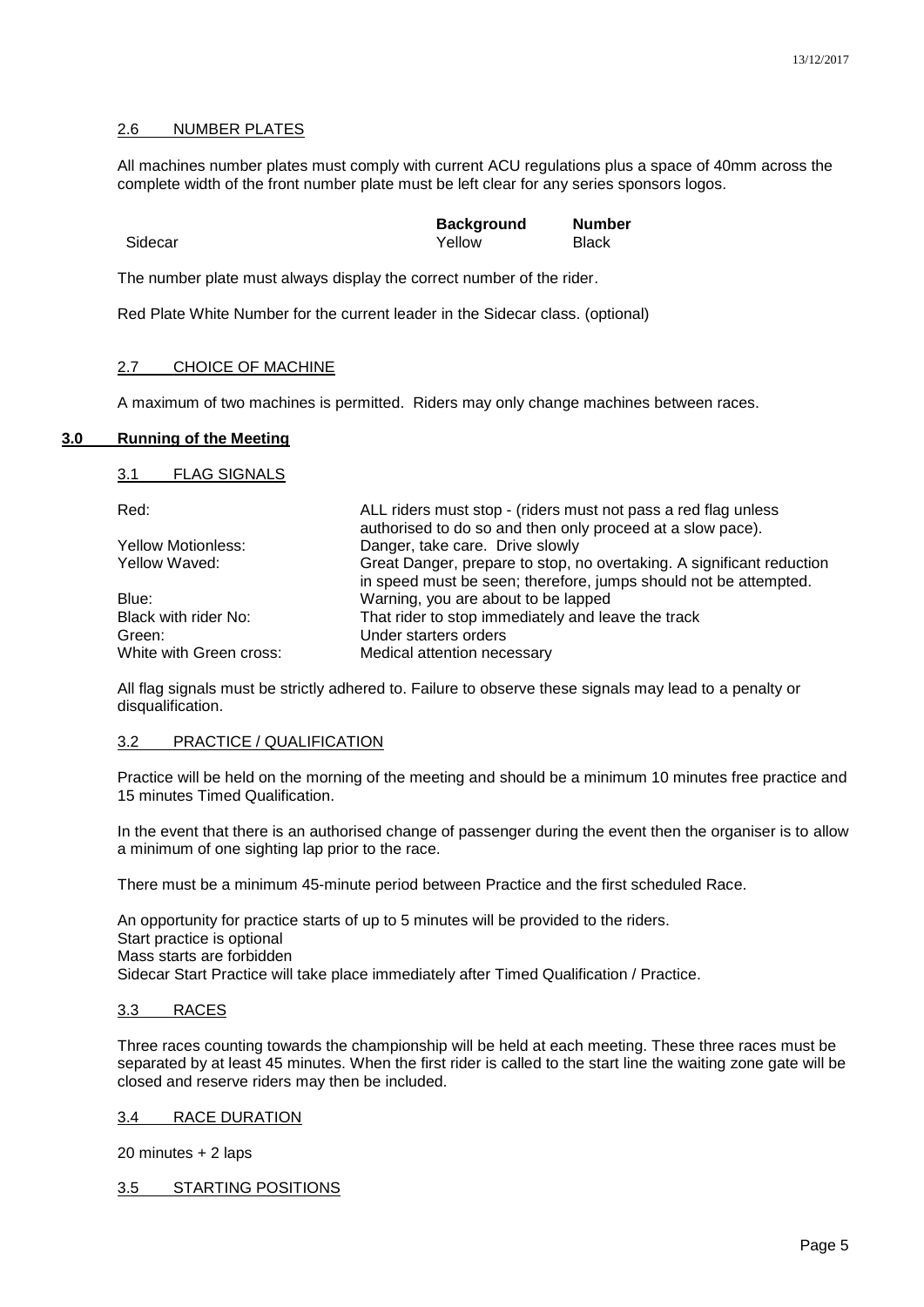## <span id="page-5-0"></span>3.6 START

The start will be live engine, clutch type.

The maximum number of starters allowed is 40.

A maximum of 20 machines will go to the front row and the remainder will go on a second row. All 20 positions on the front row must be filled before riders can take a position on the back row.

Once a rider has taken his place at the start gate he cannot change it.

A rider is deemed to be under starters orders when the first rider is called to the start line. Any rider who fails to be ready to start within two minutes of the first rider reaching the start line or who causes a start to be unnecessarily delayed in the opinion of the starter or the Clerk of the Course may be disqualified from that race.

The starter will hold up a green flag from which moment the riders are under his control until all riders are on the start line. When all the riders are on the start line the starter's assistant will hold up a 15 second board for 15 seconds. At the end of the 15 seconds a 5 second board will be shown and the gate will drop between 5 and 10 seconds after the 5 second is shown.

No one except RIDERS and OFFICIALS shall be permitted in the area of the starting gate. Riders may only "groom" behind the start gate and no tools or outside assistance is allowed.

## <span id="page-5-1"></span>3.7 FALSE STARTS

All false starts shall be indicated by waving a red flag. All riders should go back to the waiting zone and await further announcements regarding the re-start.

Any rider not admitted in the initial start cannot be introduced after a false start.

In the case of an immediate restart riders may only exchange machines in the Waiting Zone.

In the case that the re-start will not take place immediately riders will return to the waiting zone to be instructed if they can return to the paddock.

## <span id="page-5-2"></span>3.8 STOPPING A RACE

The Clerk of the Course has the right, for safety reasons or other cases of force majeure, to stop a race prematurely or to cancel a part or the whole of a meeting.

The Clerk of the Course may exclude one or more riders, deemed to be at fault for the race being stopped, from taking part in the restart.

If a British Championship race is stopped before 10 minutes has elapsed there will be a complete restart. This will be deemed a new race.

Riders will return to the waiting zone to await an official announcement. Restarts will take place as soon as possible.

In the event of a complete re-start reserve riders may take part in the restart if one or more of the original starters are unable to take part or are disqualified by the Clerk of the Course. Riders who missed the waiting zone for the original start are permitted to participate in the re-start. All reserve riders for the original start are reserves for the re-start.

If a reserve rider competed in the first start he will not automatically be included in the restart.

If a race has to be stopped after the leader has completed half of the race time, (not including any extra laps), it will be considered to have finished.

The order of classification shall be based upon the order of last crossing the finish line prior to the showing of the red flag, and only competitors who are racing at the showing of the red flag and have completed 50% of the number of laps (rounded down) completed by the race leader will be classified.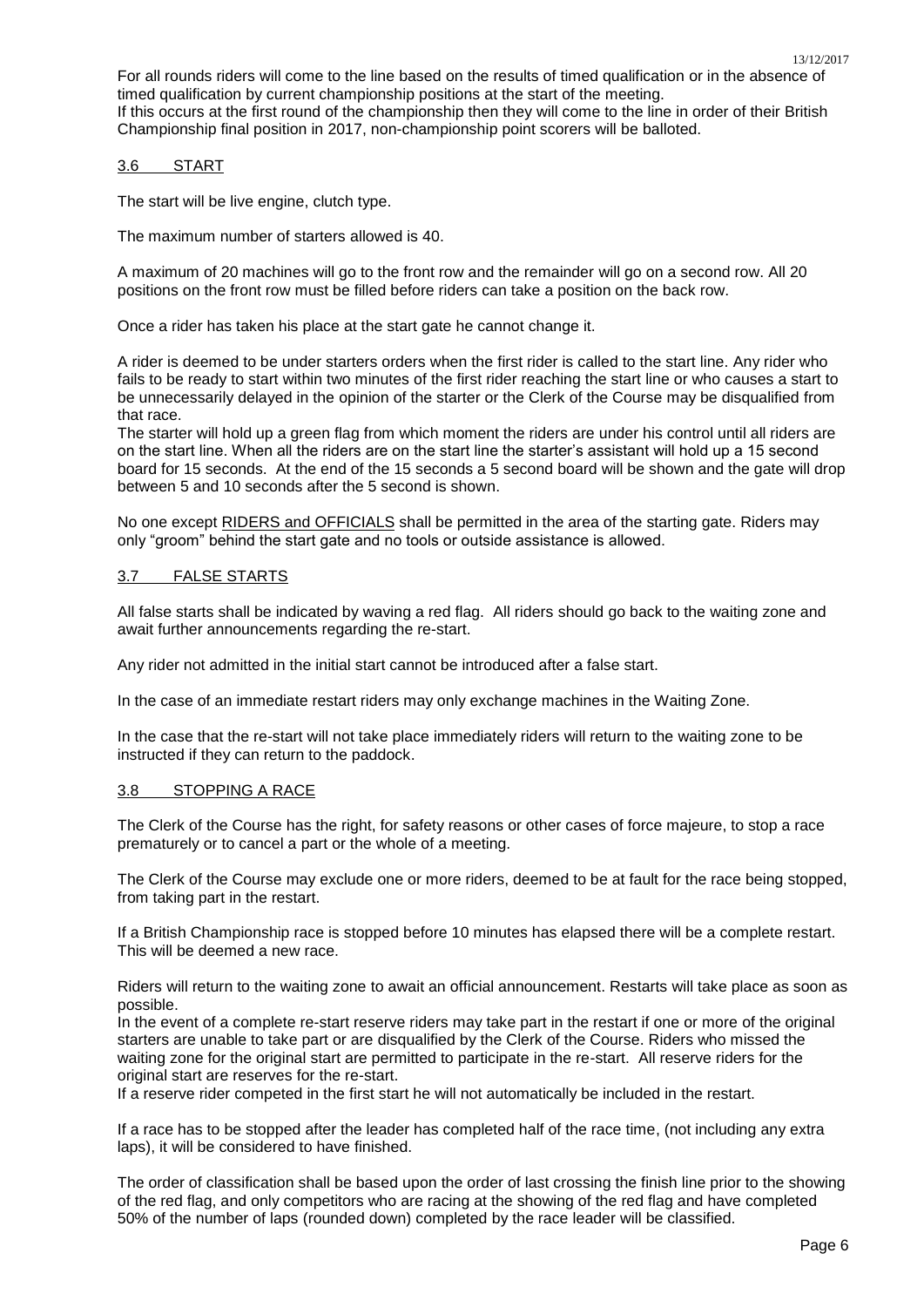If a race has to be stopped after the leader has taken the chequered flag they will be classified as having finished the race.

The order of classification for those riders who have not taken the chequered flag shall be based upon the order of last crossing the finish line prior to the showing of the red flag, and only competitors who are racing at the showing of the red flag and have completed 50% of the overall race distance (rounded down) will be classified.

#### <span id="page-6-0"></span>3.9 WORKING AREA

A trackside working area must be available. Only in this area may mechanics make repairs or adjustments to the machines during races/qualification.

The working area must be clearly defined and marked. The entrance must be properly controlled for both people and machines.

The signal area must be behind chestnut fencing.

#### <span id="page-6-1"></span>3.10 CLASSIFICATION AT THE END OF A RACE

To be classed as a finisher, a rider must complete 50% (Rounded down) of the number of completed laps of the race winner. Riders do not need to pass the chequered flag to be classified as a finisher. If a rider does not complete their final lap within 5 minutes of the winner crossing the finish line, that lap will not count towards their score.

#### <span id="page-6-2"></span>3.11 POINTS

Points will be awarded in the following order for positions 1 to 20 in the British championship Class. The Expert championship will also score points in the following order.

25 22 20 18 16 15 14 13 12 11 10 9 8 7 6 5 4 3 2 1

#### <span id="page-6-3"></span>3.12 TIES

If a tie occurs on points scored on the day, it will be resolved on the highest place in the last race. If this fails to decide a tie it will then be decided by the highest place in the second race.

If a tie occurs at the end of the championship it will be resolved in favour of the rider /driver gaining the greater number of first places, or if this fails to decide a tie, then in favour of the driver gaining the greater number of second places and so on, down to last place.

#### <span id="page-6-4"></span>3.13 OUTSIDE ASSISTANCE & COURSE CUTTING

If during a race a rider receives outside assistance other than that provided by the organisers in the interest of safety, that rider may be disqualified. Riders receiving signals from persons in prohibited areas may be disqualified or have penalties added.

If for any reason a rider leaves the course, he must rejoin it as closely as possible to the point where he left the course without any outside assistance. He must not gain any advantage. If any advantage is obtained he may be disqualified.

Any maintenance outside of the work area may only be carried out by the rider / driver / passenger. Any machine taken back to the paddock during the race will not be allowed to re-join that race.

#### <span id="page-6-5"></span>3.14 STATEMENT OF FACT

Any offence or breach of the rules contained within the Sporting Code, the relevant discipline regulations, or appendices, or any supplementary regulations; howsoever caused if witnessed by a senior event Official shall be deemed for purposes of disciplinary procedure as a "Statement of Fact". Senior event Officials will include: - but not be limited to; Race Director, Clerk of the Course and his Assistants, and Chief Marshall.

Any such Statement of Fact shall not be subject to protest or appeal.

Statements of Fact shall also include the decisions of Timekeeper, Starter and Finish Line Judges, Sound Inspectors as already defined within the Code.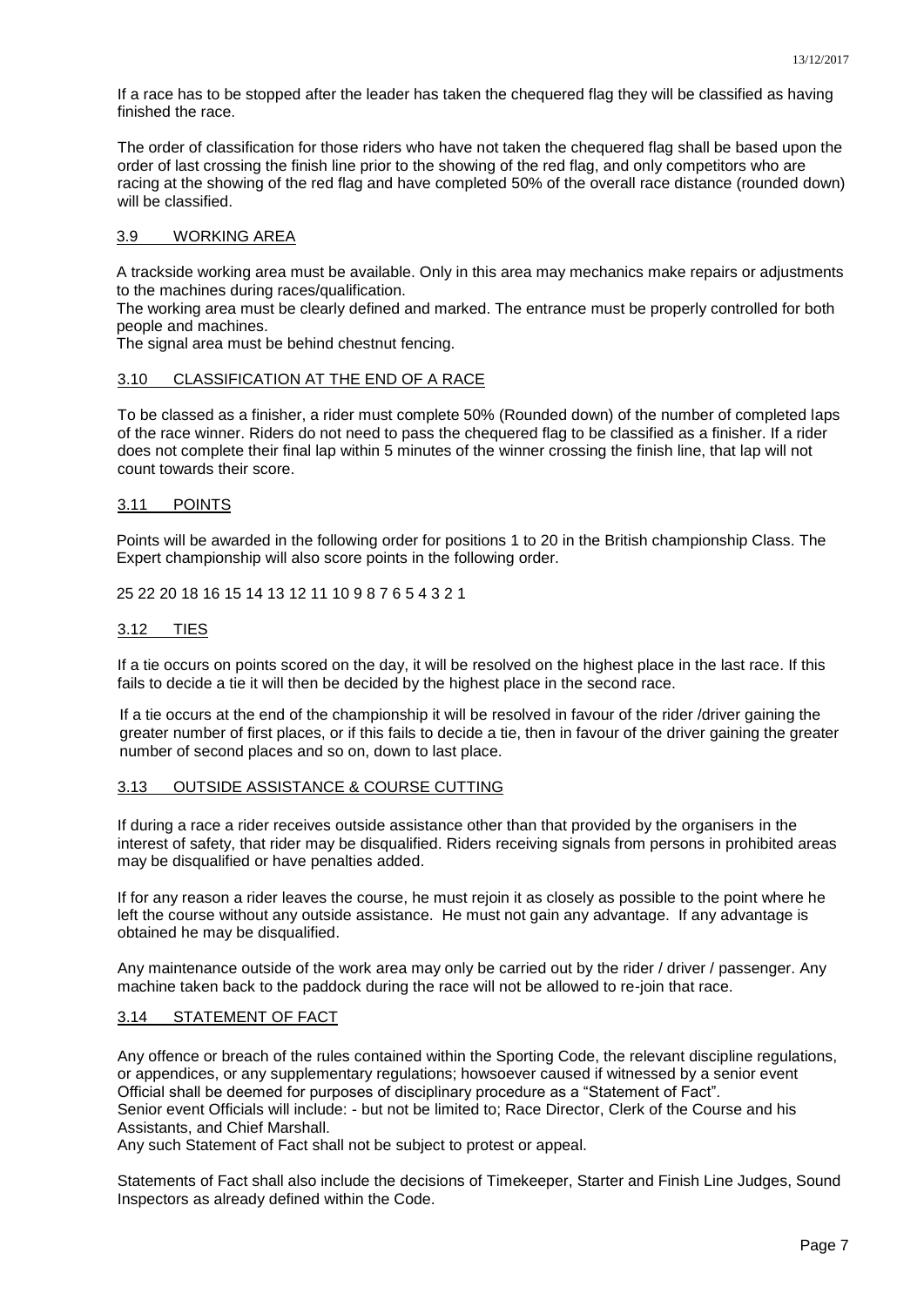#### <span id="page-7-0"></span>3.15 WINNERS PRESENTATION

The first three riders / crews overall on the day in both the British Championship and National Expert Championship must take part in the official prize giving ceremony which will be held as soon as possible after the final race of the day.

#### <span id="page-7-1"></span>3.16 PRIZE MONEY

Payable to the British Sidecar Championship, the minimum prize money for each of the championship races will be payable on the following scale:

| 1st - £60              | $6th - £20$ |  |  |
|------------------------|-------------|--|--|
| 2ª - £50               | $7th - £15$ |  |  |
| 3ª - £40               | $8th - £12$ |  |  |
| 4ª - £30               | $9th - £11$ |  |  |
| 5ա - £25               | $10m - £10$ |  |  |
| Total £273.00 per race |             |  |  |

All prize money will be paid on the day of the event but if unforeseen circumstances arise it must be paid within 7 days of the meeting.

## <span id="page-7-3"></span><span id="page-7-2"></span>**4.0 General**

## 4.1 RESULTS / FINAL STANDING

All rounds of the British Sidecar Cross Championship and National Expert Sidecar Cross Championship will count towards the overall results.

#### <span id="page-7-4"></span>4.2 CLASSIFICATION

At the end of the Championships the Driver with the highest number of points and the Passenger who scores the most points whilst competing with the champion Driver will be: British Sidecar Cross Champions 2018 National Expert Sidecar Cross Champions 2018

#### <span id="page-7-5"></span>4.3 COURSE RESTRICTIONS

Any restrictions imposed by the organisers to cover local agreements or other stipulated restrictions should be clearly stated in the Final Instructions and competitors must adhere to these requirements.

#### <span id="page-7-6"></span>4.4 PASSES

Each registered Sidecar Team will be issued with 4 seasonal passes. Any Rider / Passenger or Team Member arriving at a meeting without their pass will be required to pay the normal admission cost to the organising club. Passes will only be valid at the entrance if a team has entered the individual round.

#### <span id="page-7-7"></span>4.5 FORMAT

The ACU Motocross Committee reserves the right to change the format of the championships in 2019.